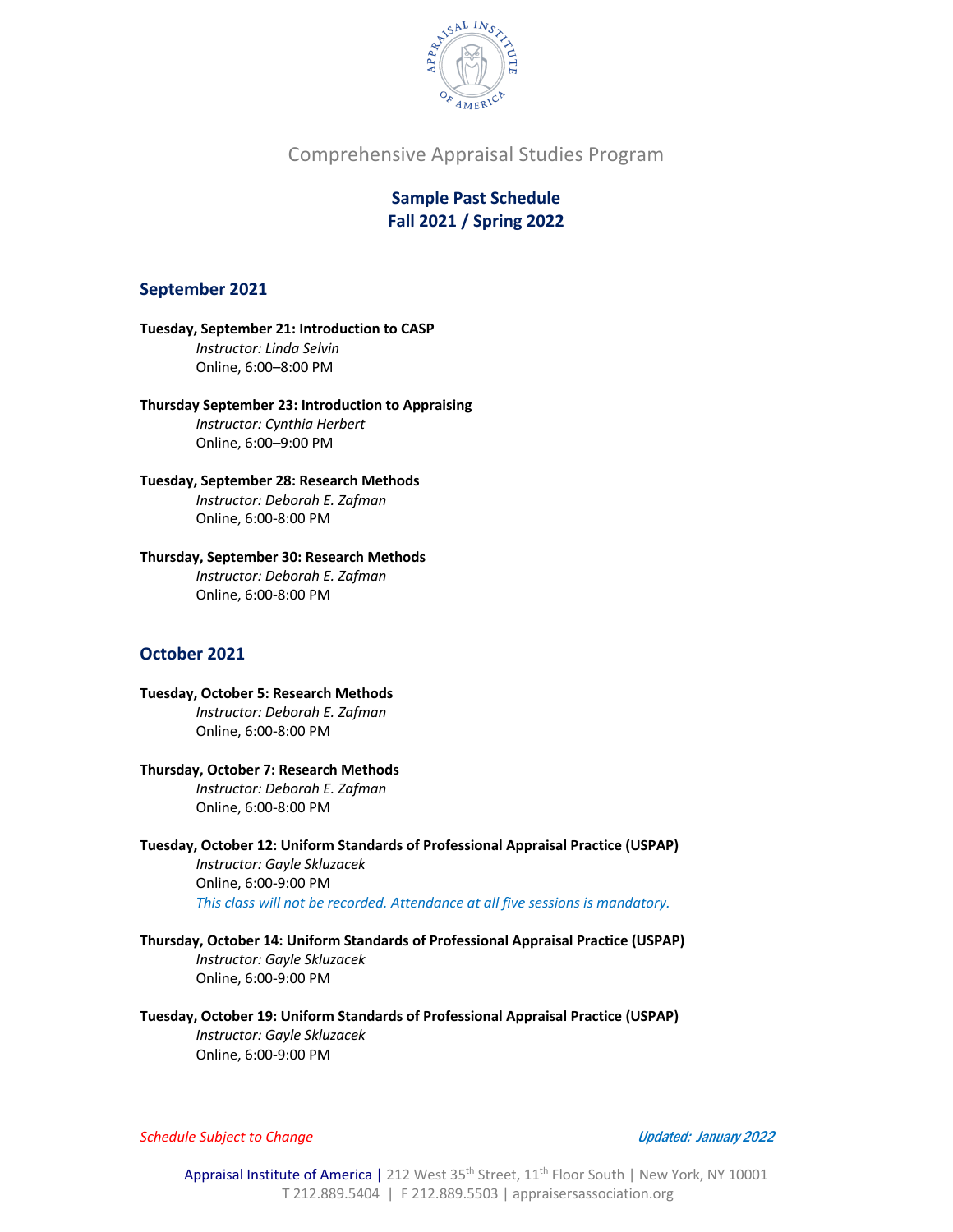

**Thursday, October 21: Uniform Standards of Professional Appraisal Practice (USPAP)**  *Instructor: Gayle Skluzacek* Online, 6:00-9:00 PM

**Tuesday, October 26: Uniform Standards of Professional Appraisal Practice (USPAP)**  *Instructor: Gayle Skluzacek* Online, 6:00-9:00 PM **(Exam Day)**

**Thursday, October 28: Appraisal Writing Workshop**  *Instructor: Kathy Rosenblatt and Sharon Chrust* Online, 6:00-8:30 PM

## **November 2021**

**Tuesday, November 2: Appraisal Writing Workshop**  *Instructor: Kathy Rosenblatt and Sharon Chrust* Online, 6:00-8:30 PM

**Thursday, November 4: Appraisal Writing Workshop**  *Instructor: Kathy Rosenblatt and Sharon Chrust* Online, 6:00-8:30 PM

**Tuesday, November 9: Appraisal Writing Workshop**  *Instructor: Kathy Rosenblatt and Sharon Chrust* Online, 6:00-8:30 PM

**Thursday, November 11: Form and Ornament** *Instructor: Susan Hunter* 

Online, 6:00-8:00 PM

*Tuesday, November 16: 2021 of Value: National Conference, No Class*

**Thursday, November 18: Form and Ornament** *Instructor: Susan Hunter*  Online, 6:00-8:00 PM

**Tuesday, November 23: Form and Ornament** *Instructor: Susan Hunter*  Online, 6:00-8:00 PM

*Thursday, November 25: Thanksgiving, No Class*

**Tuesday, November 30: Form and Ornament** *Instructor: Susan Hunter*  Online, 6:00-8:00 PM

*Schedule Subject to Change* Updated: January <sup>2022</sup>

Appraisal Institute of America | 212 West 35<sup>th</sup> Street, 11<sup>th</sup> Floor South | New York, NY 10001 T 212.889.5404 | F 212.889.5503 | appraisersassociation.org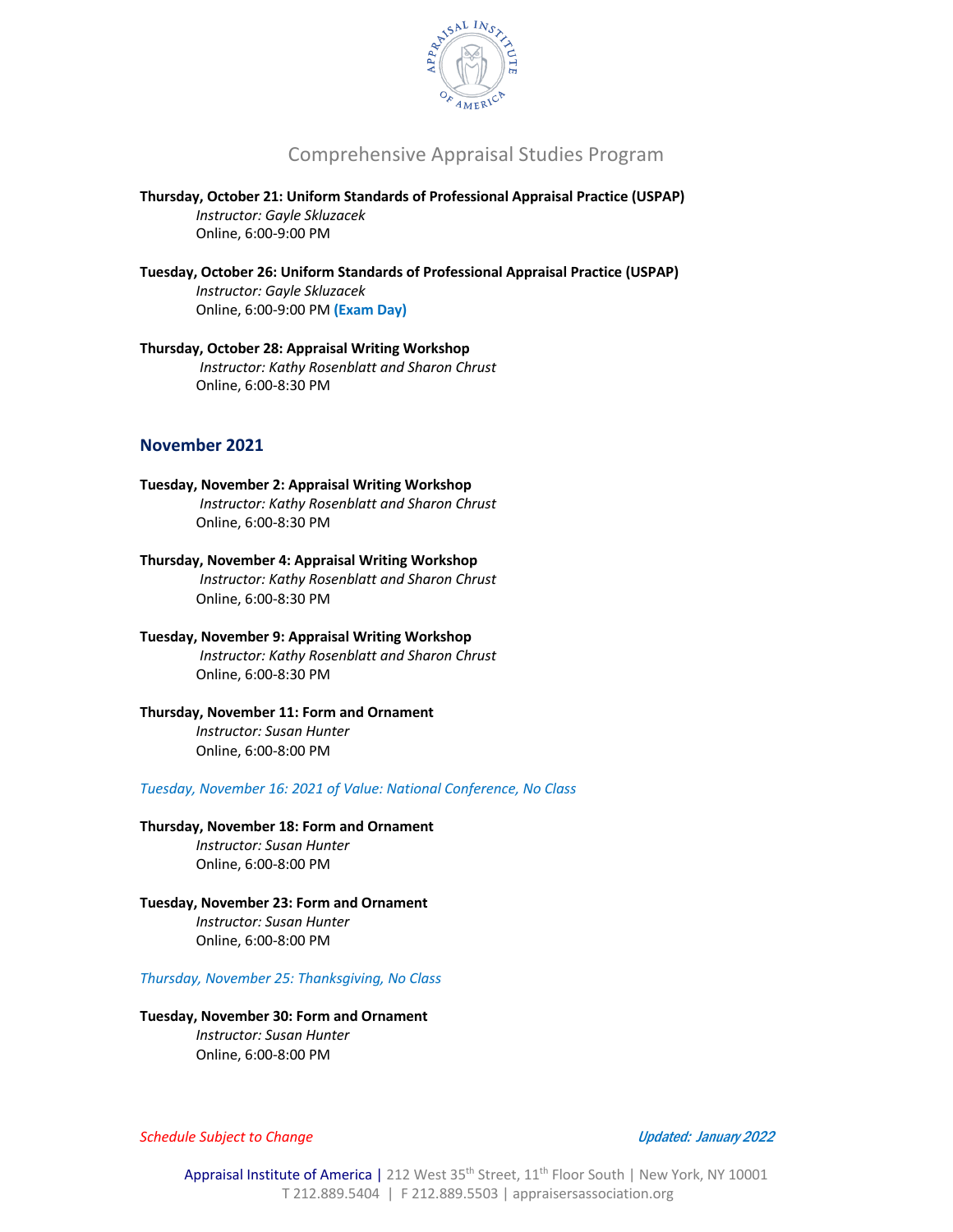

### **December 2021**

# **Thursday, December 2: IRS Legal Guidelines** *Instructors: Karin Gross, Alexa T. Dubert, Kelly Grimm Knowlton, IRS*

Online, 6:00-8:00 PM *This class will not be recorded.*

**Tuesday, December 7: Thursday, December 9: Photography**  Instructor: Ed Yee Online, 6:00-8:00 pm

# **Thursday, December 9: Photography**

Instructor: Ed Yee Online, 6:00-8:00 pm

# **Tuesday, December 14: USPAP 3-hour**

Instructor: *Gayle Skluzacek* Online, 6:00-9:00 PM *If you did not pass the USPAP exam in October, you will need to attend this class. This class will not be recorded.* 

#### *No further classes in 2021*

*The days and times for all spring sessions will be confirmed by the end of 2021.*

#### **January 2022**

#### **Tuesday, January 18: Insurance Appraisals**  *Instructors: Sabine Wilson, Cynthia Herbert, and Vivian Ebersman* Online, 6:00-8:00 PM

#### **Thursday, January 20: Insurance Appraisals**

*Instructors: Sabine Wilson and Cynthia Herbert* Online, 6:00-8:00 PM

#### **Tuesday, January 25: Insurance Appraisals**  *Instructors: Sabine Wilson and Cynthia Herbert*

Online, 6:00-8:00 PM

# **Thursday, January 27: Insurance Appraisals**

*Instructors: Sabine Wilson and Cynthia Herbert* Online, 6:00-8:00 PM

*Schedule Subject to Change* Updated: January <sup>2022</sup>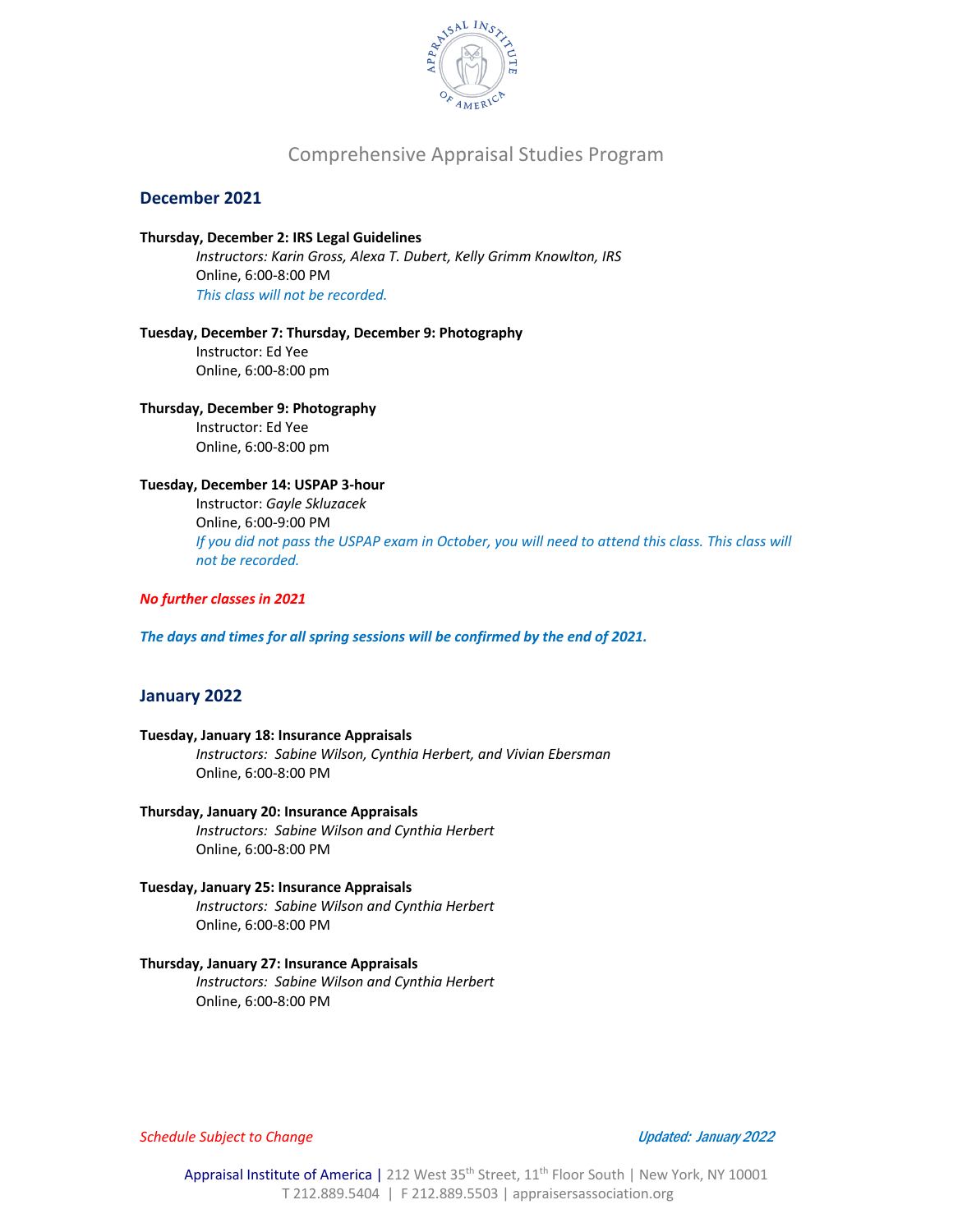

## **February 2022**

**Tuesday, February 1: Appraising the Fine Arts** *Instructor: Sabine Wilson* Online, 6:00-8:00 PM

**Thursday, February 3: Appraising the Fine Arts** *Instructor: Sabine Wilson* Online, 6:00-8:00 PM

**Tuesday, February 8: Appraising the Fine Arts** *Instructor: Sabine Wilson* Online, 6:00-8:00 PM

**Thursday, February 10: Appraising the Fine Arts** *Instructor: Sabine Wilson* Online, 6:00-8:00 PM

**Tuesday, February 15: The Art Auction**

*Instructor: Lark Mason* Online, 6:00-8:15 PM

**Thursday, February 17: The Art Auction**

*Instructor: Lark Mason* Online, 6:00-8:15 PM

**Tuesday, February 22: The Art Auction**

*Instructor: Lark Mason* Online, 6:00-8:15 PM

#### **Thursday, February 24: The Art Auction**

*Instructor: Lark Mason* Online, 6:00-8:15 PM

## **March 2021**

#### *In-person Weekend: March 17-19:* **Legal and Ethical Issues**

*Instructor: Megan Noh*  In-person, 9:00 AM-3:30 PM

**Understanding Picture Frames: An In-Depth Look at the Art of the Edge**  *Instructor:* Suzanne Smeaton In-person, 9:00 AM-3:30 PM

#### **Conservation of Furniture**

Instructor: Yuri Yanchyshyn In-person, 9:00 AM-3:30 PM

*Schedule Subject to Change* Updated: January <sup>2022</sup>